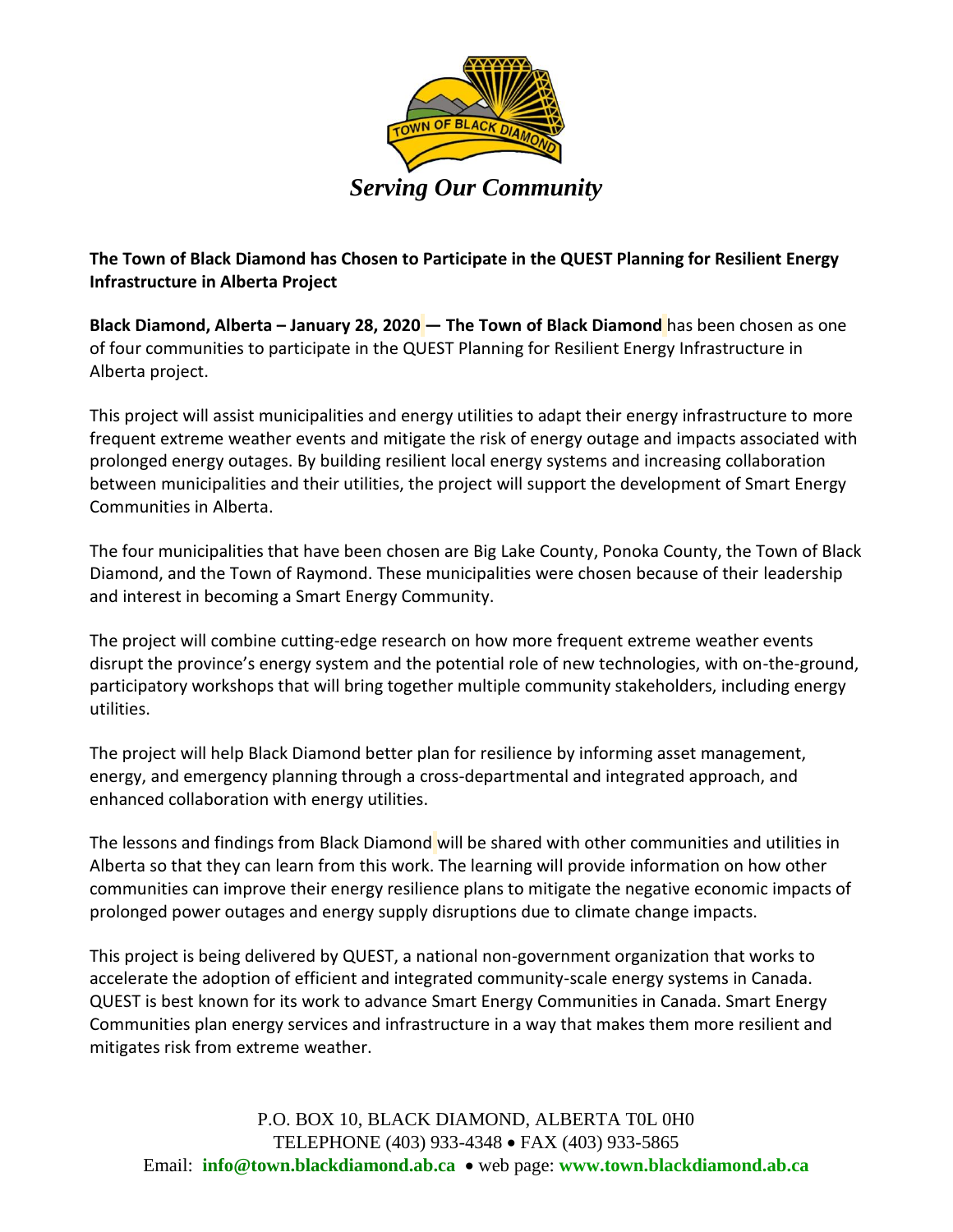This project is made possible by funding from the Commission for Environmental Cooperation (CEC). CEC's NAPECA grant program supports nonprofit and nongovernmental organizations in Canada, Mexico and the United States that work closely with local and indigenous communities to improve environmental conditions at the local level. To learn more about NAPECA, visit [www.cec.org/napeca.](http://www.cec.org/napeca) Project partners include the Municipal Climate Change Action Centre (MCCAC) and EQUS.

## **QUOTES AND IMAGES**



"Municipalities and utilities are on the front lines when it comes to responding to energy and grid-related impacts of climate change and QUEST is committed to developing Canadian based tools and processes so that we are all better prepared. We are looking forward to working with Big Lake County, Ponoka County, the Town of Black Diamond, and the Town of Raymond. Lessons learned in these communities will serve to inform other communities in Alberta as well as across Canada to advance Smart Energy Communities."

Tonja Leach, Executive Director, QUEST



"Big Lakes County is very excited to be working with QUEST to help increase our knowledge of resilient energy infrastructure and to assess the risks to our community's energy systems. By working with QUEST we can help to plan for these risks and build community resilience."

Richard Simard, Reeve Big Lakes County



Black Diamond has had a history of adapting energy infrastructure with the establishment of our renewable energy (first systems installed 2007) and continued investment with our "green fund". We have just over 30 kw spread through the Town on three of our municipal buildings. We take pride in our various energy management programs that reduce our total load on provincial wide systems. By participating in and planning for " Resilient Energy Infrastructure" we will provide another avenue whereby Black Diamond and our energy partners have additional tools to strengthen our internal municipal operations to ensure continued services to our community and region while reducing our carbon footprint and GHG emissions"

Mayor, Ruth Goodwin